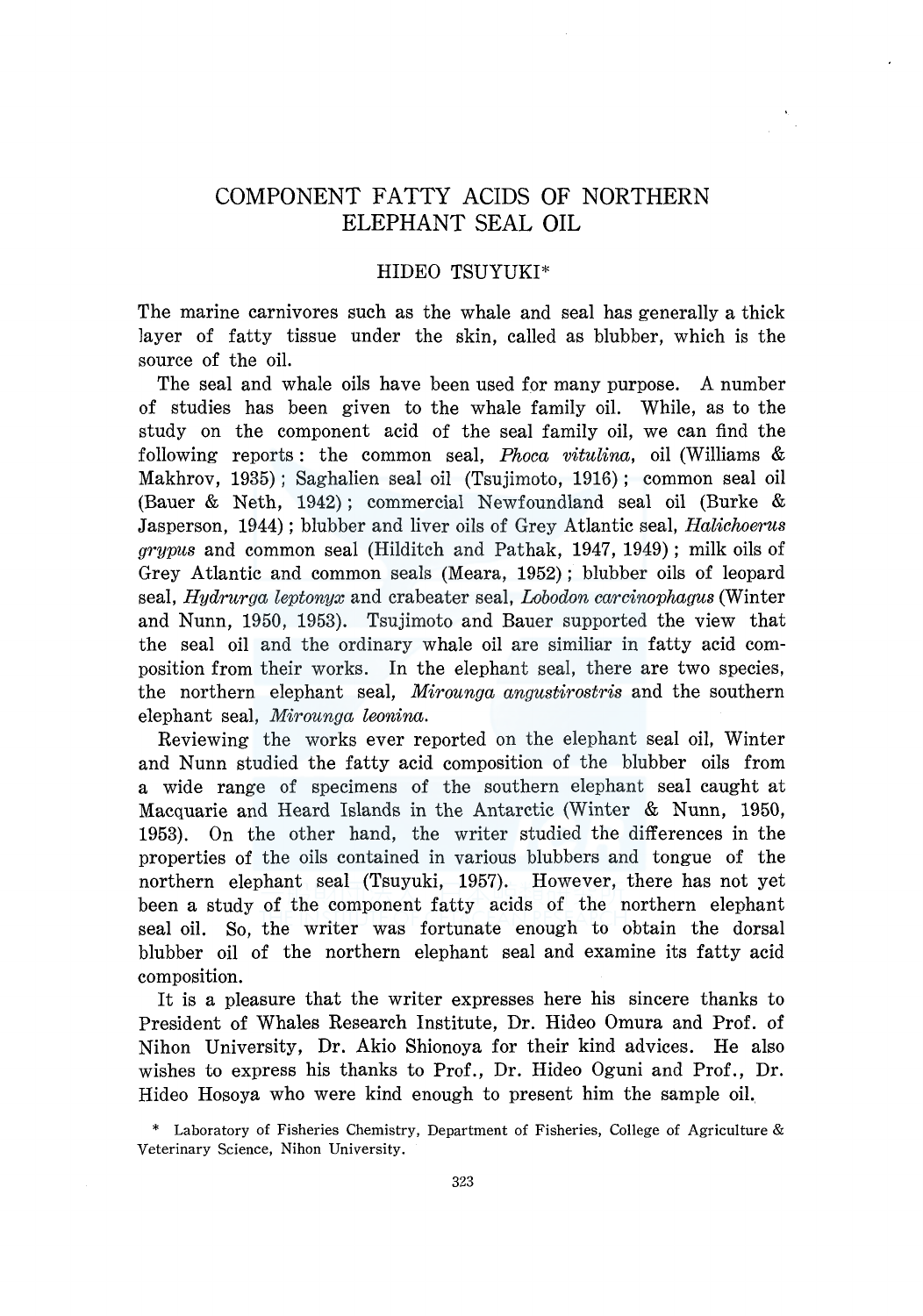### EXPERIMENT AND RESULT

The northern elephant seal, *Mirounga angustirostris* caught off the coast of Mexico in January, 1955 and died on the 7th of June, 1956 in Kyoto, Japan was used as the experimental material in the present work. This is the same as used in the previous report (Tsuyuki, 1957).

The oil contained in the dorsal blubber of the seal body was prepared by boiling the material with water and refined with a centrifugal separator.

Some properties of the obtained oil were examined in ordinary manners and iodine value was determined by the Wijs method. Saponification was continued for two hours in an atmosphere of nitrogen gas. The results obtained are shown in table 1.

|                                          | TABLE 1.                                  |                | PROPERTIES OF OIL               |                                     |                 |                            |
|------------------------------------------|-------------------------------------------|----------------|---------------------------------|-------------------------------------|-----------------|----------------------------|
| Appearance<br>$(20^{\circ}C_{n})$        | $\mathbf{d_{\scriptscriptstyle{4}}^{15}}$ | $\rm N_D^{30}$ | Acid<br>value                   | Sapon.<br>value                     | Iodine<br>value | Unsapon.<br>matter<br>(% ) |
| Reddish brown,<br>semitransparent liquid | 0.9224                                    | 1.4636         | 15.6                            | 187.6                               | 128.7           | 0.98                       |
| TABLE 2.                                 |                                           |                |                                 | PROPERTIES OF UNSAPONIFIABLE MATTER |                 |                            |
| Appearance<br>$(30^{\circ}C.)$           | $\mathrm{N}_{\mathrm{D}}^{40}$            |                | Melting point<br>$(^{\circ}C.)$ |                                     | Iodine<br>value |                            |
| Yellowish brown,                         |                                           |                |                                 |                                     |                 |                            |
| nontransparent solid                     | 1.4246                                    |                | $28.5 - 32.5$                   |                                     | 99.5            |                            |

Next, to some 400g. (I.V. 128.7) of the oil was added 400c.c. of absolute ethanol and further potassium hydroxide solution (KOH 176g. and  $H<sub>2</sub>0$  320c.o.) and heated in an atmosphere of nitrogen gas for two hours on a water bath, after which nearly 80% of alcohol was distilled off and the resulting soap solution was cooled and diluted with water. The unsaponifiable matters (Table 2) were removed from the soap solution with ether, and the 365.5g (I.V. 133.9) of the mixed fatty acids were recovered after decomposing the soap solution with 10% sulfuric acid solution. The 340g. of the mixed fatty acids thus obtained were subjected to the lead salt alcohol separation method (Twitchell, 1921), whereupon 51g.  $(I.V. 8.3)$  of solid (insoluble) fatty acids and 289g.  $(I.V. 8.3)$ 155.8) of liquid (soluble) fatty acids were obtained.

The 280g. of the liquid fatty acids was then subjected to the lithium salt acetone separation method (Hilditch, 1956), when 222.4g. (I.V. 118.2) of lowly unsaturated (insoluble) fatty acids and 57.6g. (I.V. 301.3) of highly unsaturated (soluble) fatty acids were obtained.

Some characteristics of the fatty acids thus obtained were measured by the usual manner and the following results were obtained (Table 3).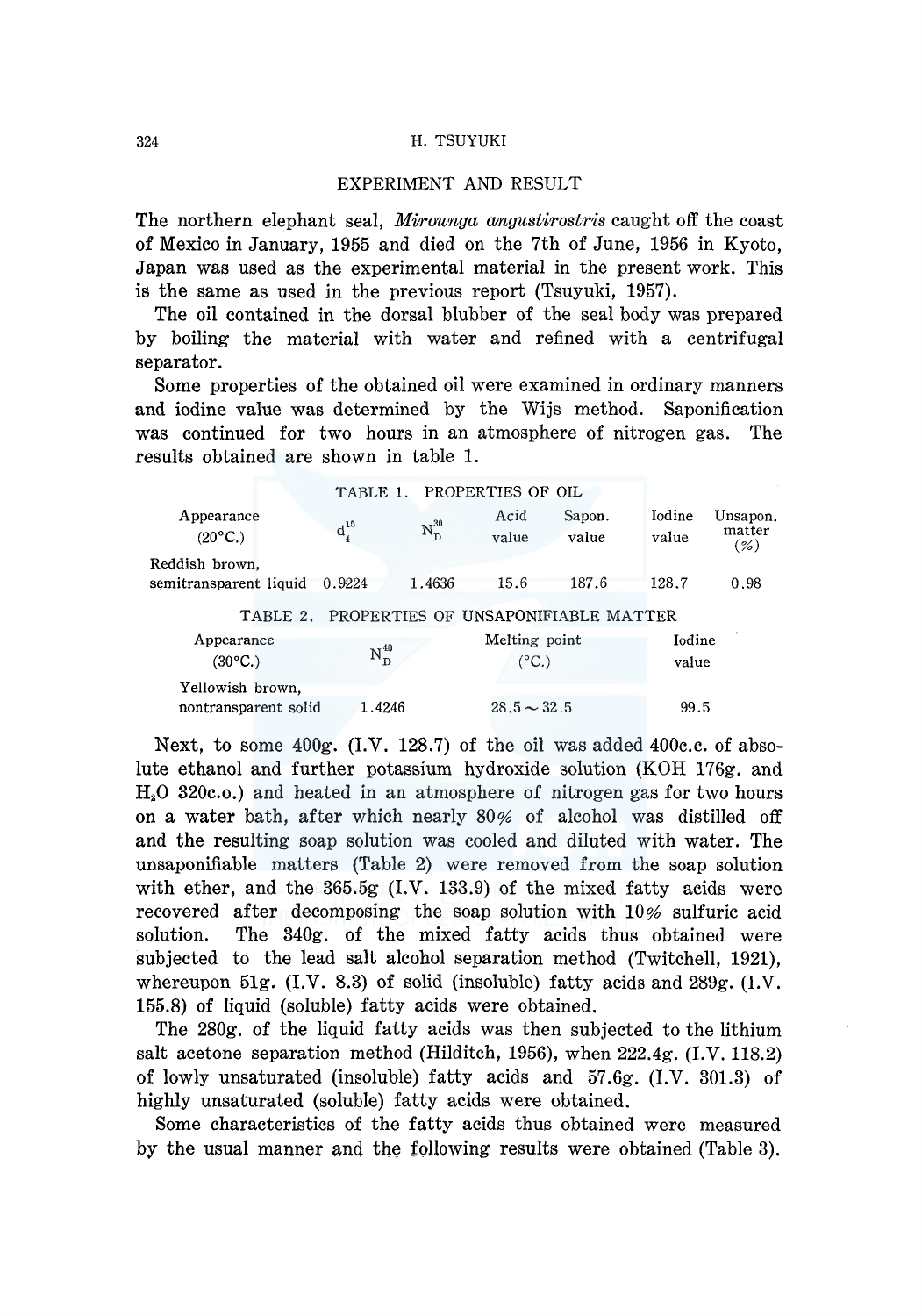Each group of the fatty acids were separately converted into methyl esters (Table 4) and fractionated as usual through Longenecker's E.H.P. column modified by the writer (Figs. 1, 2). Saponification values and iodine values of each of the subfractions of all the groups of methyl esters were determined, and the data are given in tables  $5\sim 7$ .

| Kind of<br>fatty acids       | $%$ in<br>mixed<br>fatty acids | Appearance<br>$(20^{\circ}C_{\cdot})$    | Refractive<br>index               | Melting<br>point<br>$(^{\circ}C.)$ | value | Iodine Neutral.<br>value | Average<br>molecular<br>weight |
|------------------------------|--------------------------------|------------------------------------------|-----------------------------------|------------------------------------|-------|--------------------------|--------------------------------|
| Mixed<br>fatty acids         |                                | Yellowish brown,<br>nontransparent solid | 1.4640<br>$(30^{\circ}C.)$        | $27.5 - 29.5$ 133.9                |       | 198.3                    | 282.9                          |
| Solid<br>fatty acids         | 15.0                           | Brownish white.<br>nontransparent solid  | 1.4352<br>$(60^{\circ}C)$         | $47.0 - 51.5$                      | 8.3   | 214.5                    | 261.6                          |
| Lowly unsat.<br>fatty acids  | 67.5                           | Reddish brown.<br>transparent liquid     | 1.4621<br>$(30^{\circ}C.)$        |                                    | 118.2 | 197.5                    | 284.1                          |
| Highly unsat.<br>fatty acids | 17.5                           | Reddish brown.<br>transparent liquid     | 1.4695<br>$(30^{\circ}C_{\cdot})$ |                                    | 301.3 | 187.1                    | 299.9                          |
| Liauid<br>fatty acids        | 85.0                           | Reddish brown,<br>transparent liquid     | 1.4685<br>$(30^{\circ}C_{\cdot})$ |                                    | 155.8 | 195.3                    | 287.3                          |

# TABLE 3. PROPERTIES OF FATTY ACIDS

#### TABLE 4. PROPERTIES OF METHYL ESTERS

| Kind of                         | Appearance                              | Sapon. | Iodine |
|---------------------------------|-----------------------------------------|--------|--------|
| ester                           | $(20^{\circ}C_{\cdot})$                 | value  | value  |
| Ester of<br>solid acids         | Brownish white,<br>nontransparent solid | 205.2  | 6.2    |
| Ester of lowly<br>unsat, acids  | Reddish brown.<br>transparent liquid    | 188.0  | 113.1  |
| Ester of highly<br>unsat. acids | Reddish brown.<br>transparent liquid    | 178.8  | 283.6  |

From the iodine value and saponification value of each ester fraction obtained by the fractional distillation, it seems that the following fatty acids are contained in the northern elephant seal oil :

Saturated fatty acids:

myristic acid  $C_{14}H_{28}O_2$ , palmitic acid  $C_{16}H_{32}O_2$ , stearic acid  $C_{18}H_{36}O_2$ , arachidic acid  $C_{20}H_{40}O_2$ , behenic acid  $C_{22}H_{44}O_2$ .

Unsaturated fatty acids:

mono- ethenoid  $C_{14}$  acid. mono- and tetra- ethenoid  $C_{20}$  acids.<br>mono- and tri- ethenoid  $C_{16}$  acids. mono-, tetra- and penta- ethenoid  $C_{22}$ mono-, tetra- and penta- ethenoid  $C_{22}$  acaids. mono-, di-, tri- and tetra- ethenoid  $C_{18}$  acids. mono- and penta- ethenoid  $C_{24}$  acids.

The composition of each of the ester fractions was calculated from saponification values and iodine values according to the method described by Hilditch (Hilditch, 1956). The mean unsaturation expressed as the fractional number of hydrogen atoms short of saturation, for example,  $-2.0$  (monoethenoid), was determined by interpolation and extrapolation from the respective ester fractions in each of the groups from which the mean saponification value of each of the homologous ester groups  $(C_{16}, C_{18}, C_{20}, \text{ etc.})$  follows. The results calculated are shown in Tables  $8 \sim 10$ .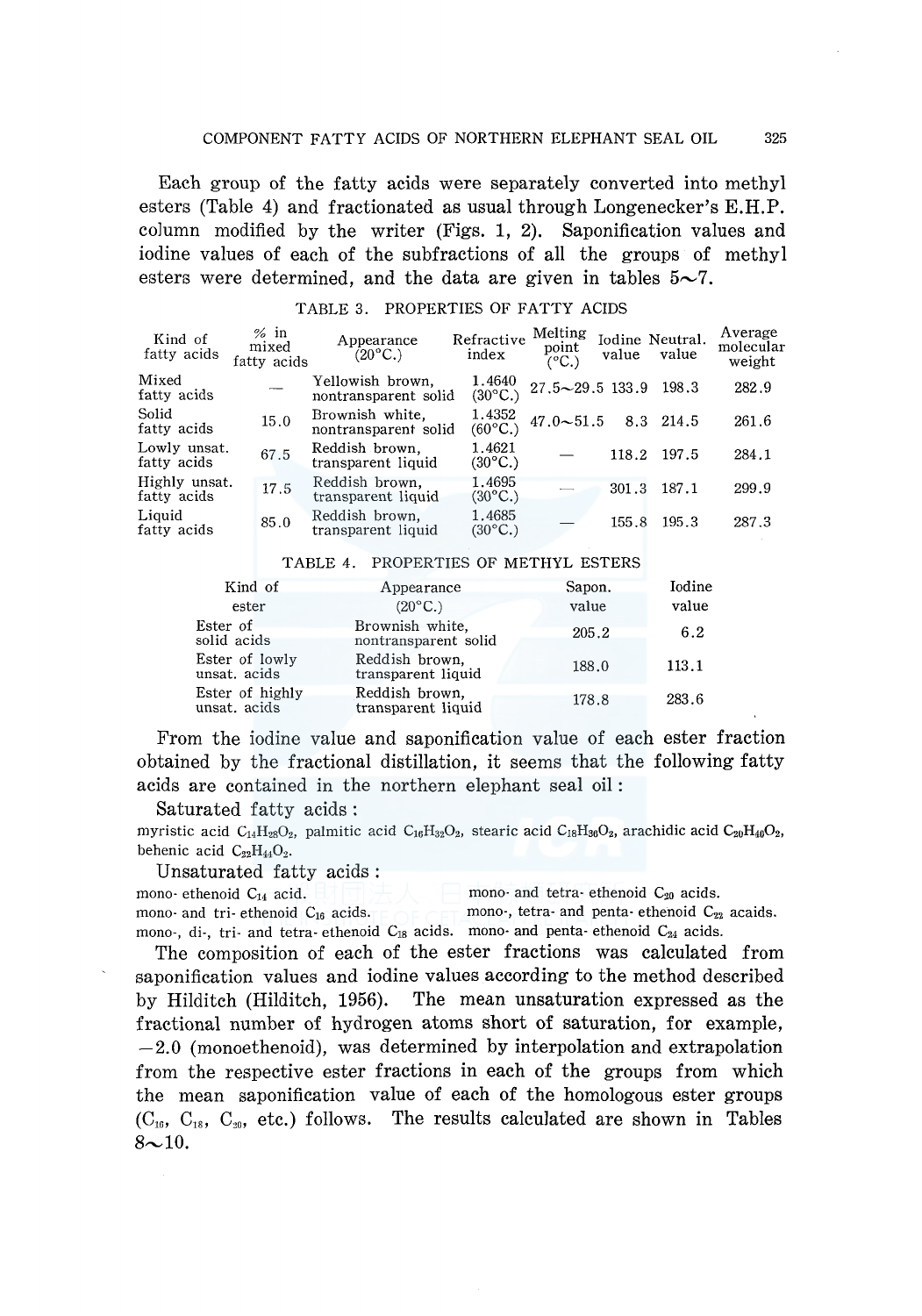| FRACTIONAL DISTILLATION OF METHYL ESTERS<br>TABLE 5. |         |       |                                                 |                                            |       |      |  |  |
|------------------------------------------------------|---------|-------|-------------------------------------------------|--------------------------------------------|-------|------|--|--|
|                                                      |         |       | OF SOLID FATTY ACIDS                            |                                            |       |      |  |  |
| Fraction                                             | Yield   |       | Appearance                                      | B.P. °C./3.5mmHg Sapon. value Iodine value |       |      |  |  |
|                                                      | Wt.(g.) | %     | $(10^{\circ}C)$                                 |                                            |       |      |  |  |
| $S-1$                                                | 1.83    | 6.2   |                                                 | $-150$                                     | 223.6 | 0.6  |  |  |
| $S - 2$                                              | 1.41    | 4.8   | White.<br>nontransparent solid                  | $150 - 153$                                | 220.1 | 1.9  |  |  |
| $S - 3$                                              | 1.88    | 6.3   | White.<br>nontransparent solid                  | $153 - 156$                                | 218.8 | 2.4  |  |  |
| $S - 4$                                              | 1.97    | 6.7   | White,<br>nontransparent solid                  | $156 - 159$                                | 215.3 | 2.6  |  |  |
| $S - 5$                                              | 2.01    | 6.8   | White.<br>nontransparent solid                  | $159 - 159$                                | 214.5 | 3.2  |  |  |
| $S-6$                                                | 2.38    | 8.0   | White,<br>nontransparent solid                  | $159 - 160$                                | 212.2 | 3.4  |  |  |
| $S - 7$                                              | 2.13    | 7.2   | White.<br>nontransparent solid                  | $160 - 161$                                | 210.3 | 3.7  |  |  |
| $S - 8$                                              | 1.93    | 6.5   | White.<br>nontransparent solid                  | $161 - 163$                                | 207.1 | 3.8  |  |  |
| $S - 9$                                              | 1.96    | 6.6   | White.<br>nontransparent solid                  | $163 - 165$                                | 204.6 | 4.0  |  |  |
| $S-10$                                               | 2.11    | 7.1   | White.<br>nontransparent solid                  | $165 - 167$                                | 202.8 | 5.1  |  |  |
| $S-11$                                               | 2.23    | 7.5   | White.<br>nontransparent solid                  | $167 - 173$                                | 199.7 | 7.7  |  |  |
| $S-12$                                               | 2.09    | 7.1   | White.<br>nontronsparent solid                  | $173 - 179$                                | 196.8 | 8.0  |  |  |
| $S-13$                                               | 2.01    | 6.8   | White.<br>nontransparent solid                  | $179 - 188$                                | 190.7 | 11.5 |  |  |
| $S-14$                                               | 1.50    | 5.1   | White.<br>nontransparent solid                  | $188 - 195$                                | 186.8 | 12.5 |  |  |
| $S-15$                                               | 1.36    | 4.6   | Light yellowish white,<br>semitransparent solid | $195 - 200$                                | 184.4 | 16.3 |  |  |
| $S-16$                                               | 0.80    | 2.7   | Yellowish brown,<br>nontransparent solid        | Residue                                    | 171.5 | 30.0 |  |  |
| Total                                                | 29.60   | 100.0 |                                                 |                                            |       |      |  |  |

# OF SOLID FATTY ACIDS

# UNSATURATED FATTY ACIDS

|           | FRACTIONAL DISTILLATION OF METHYL ESTERS OF LOWLY<br>TABLE 6.<br>UNSATURATED FATTY ACIDS |     |                                     |               |                           |      |  |  |  |  |
|-----------|------------------------------------------------------------------------------------------|-----|-------------------------------------|---------------|---------------------------|------|--|--|--|--|
| Fraction  | Yield<br>Wt.(g.)                                                                         | %   | Appearance<br>$(10^{\circ}C)$       | B.P. °C/2mmHg | Sapon, value Iodine value |      |  |  |  |  |
| $LU-1$    | 9.88                                                                                     | 8.2 | Yellow.<br>transparent liquid       | ~150          | 214.6                     | 38.6 |  |  |  |  |
| $LI - 2$  | 7.20                                                                                     | 6.0 | Yellow.<br>transparent liquid       | $150 - 155$   | 209.4                     | 49.3 |  |  |  |  |
| $LU-3$    | 8.62                                                                                     | 7.2 | Yellow.<br>transparent liquid       | $155 - 157$   | 200.4                     | 73.7 |  |  |  |  |
| $I.I-I-4$ | 6.88                                                                                     | 5.8 | Yellow,<br>transparent liquid       | $157 - 160$   | 194.7                     | 84.2 |  |  |  |  |
| $LII-5$   | 5.96                                                                                     | 5.0 | Light yellow,<br>transparent liquid | $160 - 161$   | 192.5                     | 91.9 |  |  |  |  |
| LU $-6$   | 5.64                                                                                     | 4.7 | Light yellow.<br>transparent liquid | $161 - 163$   | 190.9                     | 93.7 |  |  |  |  |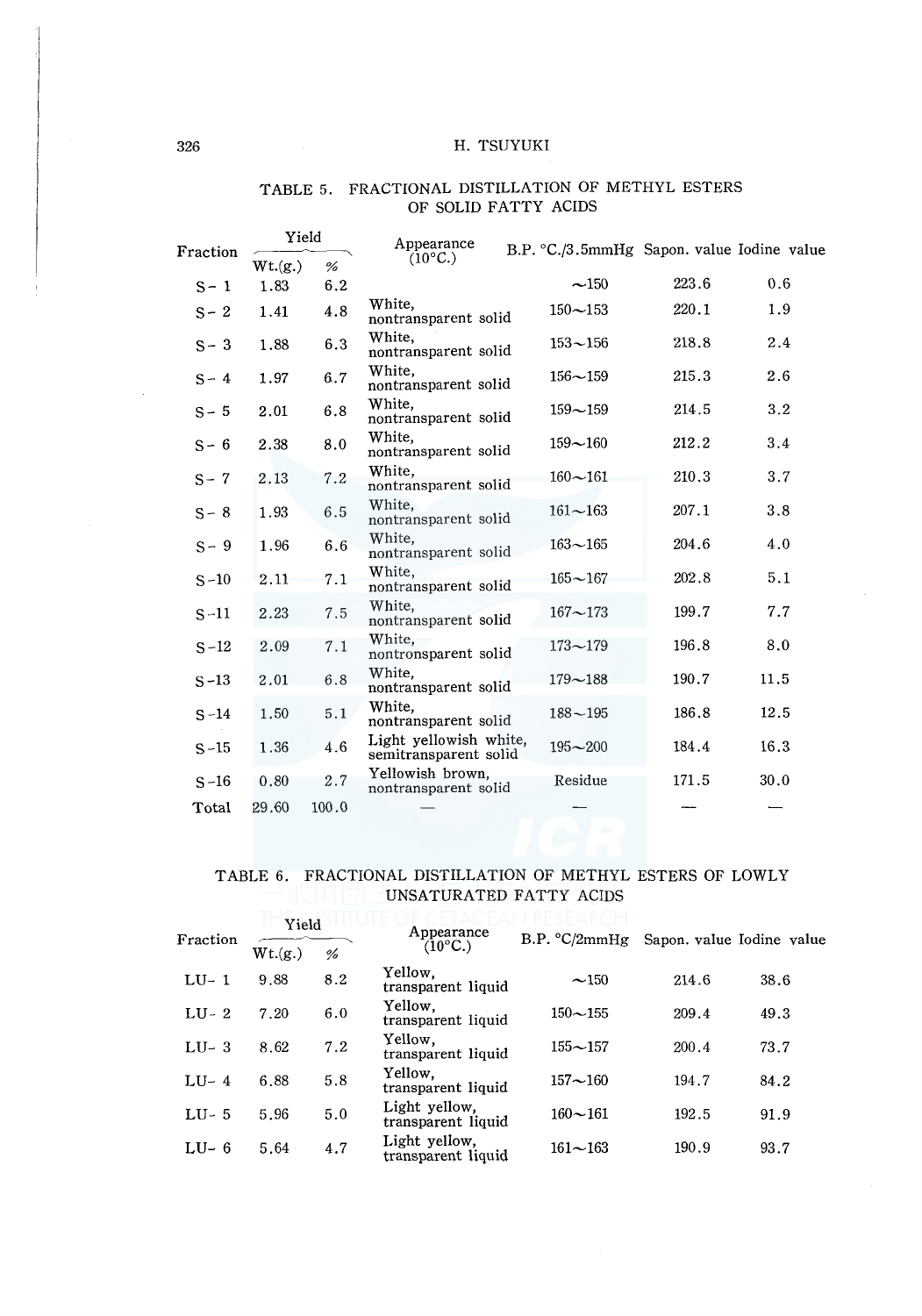|          | Yield   |       | Appearance<br>$B.P.^{\circ}C/2mmHg$    |             |                           |       |
|----------|---------|-------|----------------------------------------|-------------|---------------------------|-------|
| Fraction | Wt.(g.) | %     | $(10^{\circ}C)$                        |             | Sapon, value Iodine value |       |
| $LU-7$   | 7.80    | 6.5   | Light yellow,<br>transparent liquid    | $163 - 165$ | 188.6                     | 97.9  |
| $LU-8$   | 8.90    | 7.4   | Light yellow,<br>transparent liquid    | $165 - 167$ | 186.3                     | 99.8  |
| LU-9     | 8.86    | 7.3   | Light yellow,<br>transparent liquid    | $167 - 168$ | 185.1                     | 106.3 |
| $LU-10$  | 7.16    | 6.0   | Light yellow,<br>transparent liquid    | $168 - 169$ | 184.2                     | 110.1 |
| $LU-11$  | 6.38    | 5.3   | Light yellow,<br>transparent liquid    | $169 - 171$ | 183.6                     | 114.5 |
| $LU-12$  | 5.08    | 4.2   | Light yellow.<br>transparent liquid    | $171 - 172$ | 183.2                     | 122.6 |
| $LU-13$  | 7.18    | 6.0   | Light yellow,<br>transparent liquid    | $172 - 176$ | 180.1                     | 127.5 |
| $LU-14$  | 7.34    | 6.1   | Light yellow,<br>transparent liquid    | $176 - 183$ | 175.4                     | 172.0 |
| $LU-15$  | 7.02    | 5.9   | Light yellow,<br>transparent liquid    | $183 - 185$ | 172.5                     | 214.9 |
| $LU-16$  | 4.70    | 3.9   | Yellow,<br>transparent liquid          | $185 - 193$ | 164.9                     | 246.4 |
| $LU-17$  | 5.40    | 4.5   | Reddish brown,<br>nontransparent solid | Residue     | 164.0                     | 177.8 |
| Total    | 120.00  | 100.0 |                                        |             |                           |       |

### TABLE 6 (Continued)

# TABLE 7. FRACTIONAL DISTILLATION OF METHYL ESTERS OF HIGHLY UNSATURATED FATTY ACIDS

| Fraction | Yield   |       | Appearance                                               | $B.P. °C./1mm$ Hg | Sapon. value Iodine value |       |
|----------|---------|-------|----------------------------------------------------------|-------------------|---------------------------|-------|
|          | Wt.(g.) | %     | $(10^{\circ}C)$                                          |                   |                           |       |
| $HU-1$   | 2.24    | 4.4   | Yellowish orange,<br>transparent liquid                  | ~163              | 219.8                     | 181.6 |
| $HU-2$   | 2.73    | 5.4   | Yellowish orange.<br>transparent liquid                  | $163 - 169$       | 212.8                     | 190.4 |
| $HU-3$   | 2.91    | 5.8   | Yellowish orange,<br>transparent liquid                  | $169 - 176$       | 198.5                     | 194.7 |
| $HU-4$   | 3.64    | 7.2   | Yellowish orange,<br>transparent liquid                  | $176 - 184$       | 188.0                     | 216.0 |
| $HU-5$   | 4.19    | 8.3   | Yellowish orange,<br>transparent liquid                  | $184 - 185$       | 186.5                     | 300.5 |
| $HU-6$   | 4.66    | 9.2   | Yellowish orange,<br>transparent liquid                  | $185 - 188$       | 183.3                     | 310.7 |
| $HU-7$   | 5.23    | 10.4  | Yellowish orange.<br>transparent liquid                  | $188 - 190$       | 179.8                     | 319.3 |
| $HU-8$   | 4.85    | 9.6   | Yellowish orange,<br>transparent liquid                  | $190 - 194$       | 175.1                     | 330.2 |
| $HU-9$   | 5.07    | 10.1  | Dark yellowish orange, $194 - 196$<br>transparent liquid |                   | 168.5                     | 334.3 |
| $HU-10$  | 4.50    | 8.9   | Reddish brown.<br>transparent liquid                     | $196 - 197$       | 154.8                     | 358.0 |
| $HU-11$  | 5.57    | 11.0  | Reddish brown.<br>transparent liquid                     | $197 - 198$       | 163.5                     | 340.3 |
| $HU-12$  | 4.90    | 9.7   | Reddish brown.<br>transparent liquid                     | Residue           | 156.4                     | 175.0 |
| Total    | 50.50   | 100.0 |                                                          |                   |                           |       |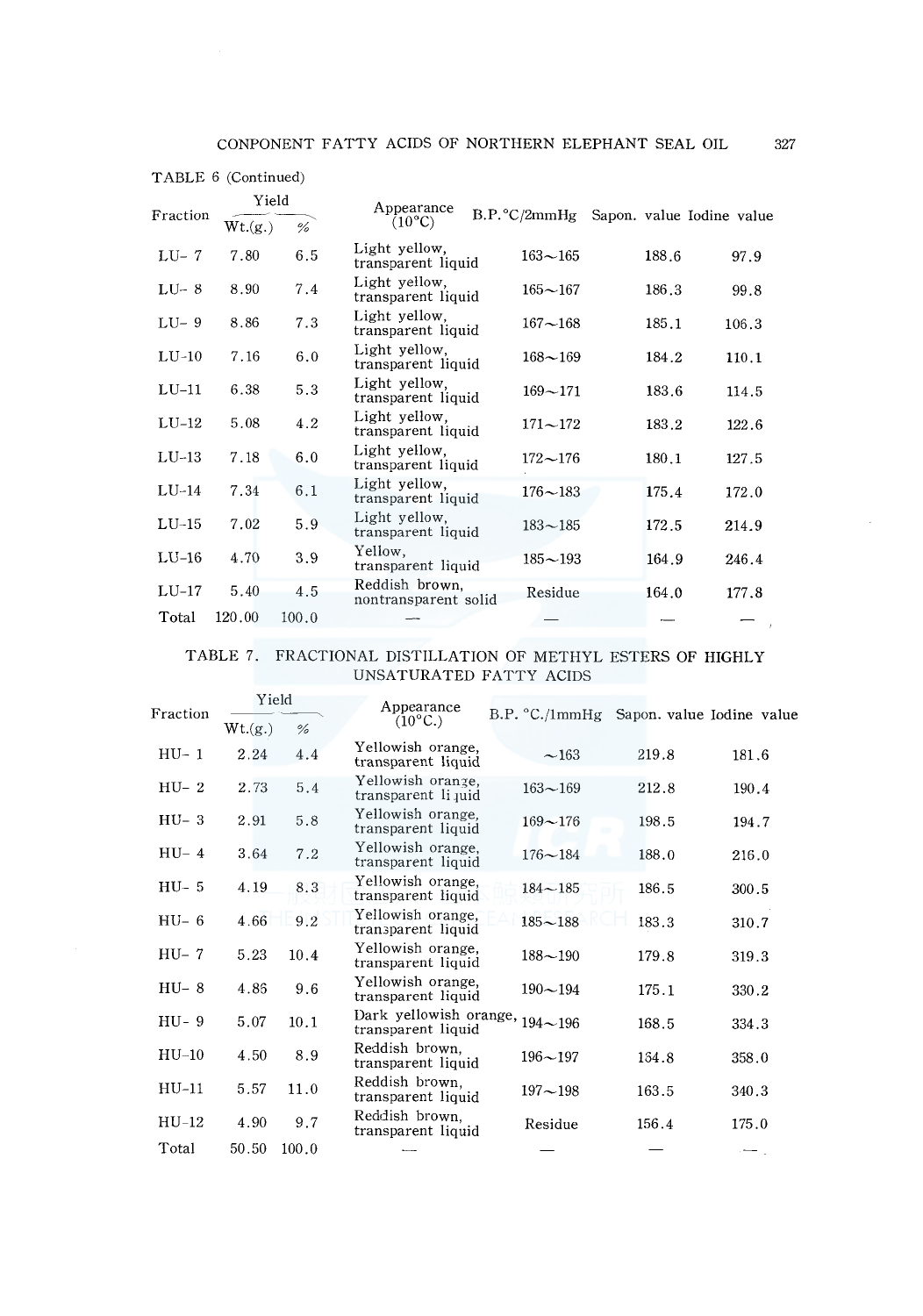

E.H.P. Colun E.H.P. Column<br>ed by the write:<br>1: 65 c.m. d by th<br>:  $65$  c.n modifie<br>column  $\overline{f}$ 



Fig. 2. Fractional distillation apparatus.

According to the results obtaind, it is noticed that the total saturated fatty acid content is 20.37% (myristic acid  $C_{13}H_{27}COOH: 3.5%$ , palmitic acid  $C_{15}H_{31}COOH$ : 12.82%, stearic acid  $C_{17}H_{35}COOH$ : 3.61%, arachidic acid  $C_{19}H_{39}COOH$ : 0.41%, behenic acid  $C_{21}H_{43}COOH$  0.01%) of the total. The unsaturated counterpart is 79.63% ( $C_{14}$  acids : 0.96%,  $C_{16}$  acids : 10.2%,  $C_{18}$  acids: 33.22%,  $C_{20}$  acids: 24.57%,  $C_{22}$  scids: 10.27%,  $C_{24}$ acids : 0.59%) of the total. In this case, the degree of unsaturation are as follows; The  $C_{14}$  series:  $-2.0H$ ,  $C_{16}$  series:  $-2.5H$ ,  $C_{18}$  series:  $-3.0H$ ,  $C_{20}$  series:  $-4.4H$ ,  $C_{22}$  series:  $-7.1H$ ,  $C_{24}$  series:  $-6.6H$  (Fig. 3).

It is apparent that large amounts of the unsaturated  $C_{18}$  acids, unsaturated  $C_{20}$  acids, palmitic acid, unsaturated  $C_{22}$  acids and unsaturated  $C_{16}$  acids are contained in the northern elephant seal oil.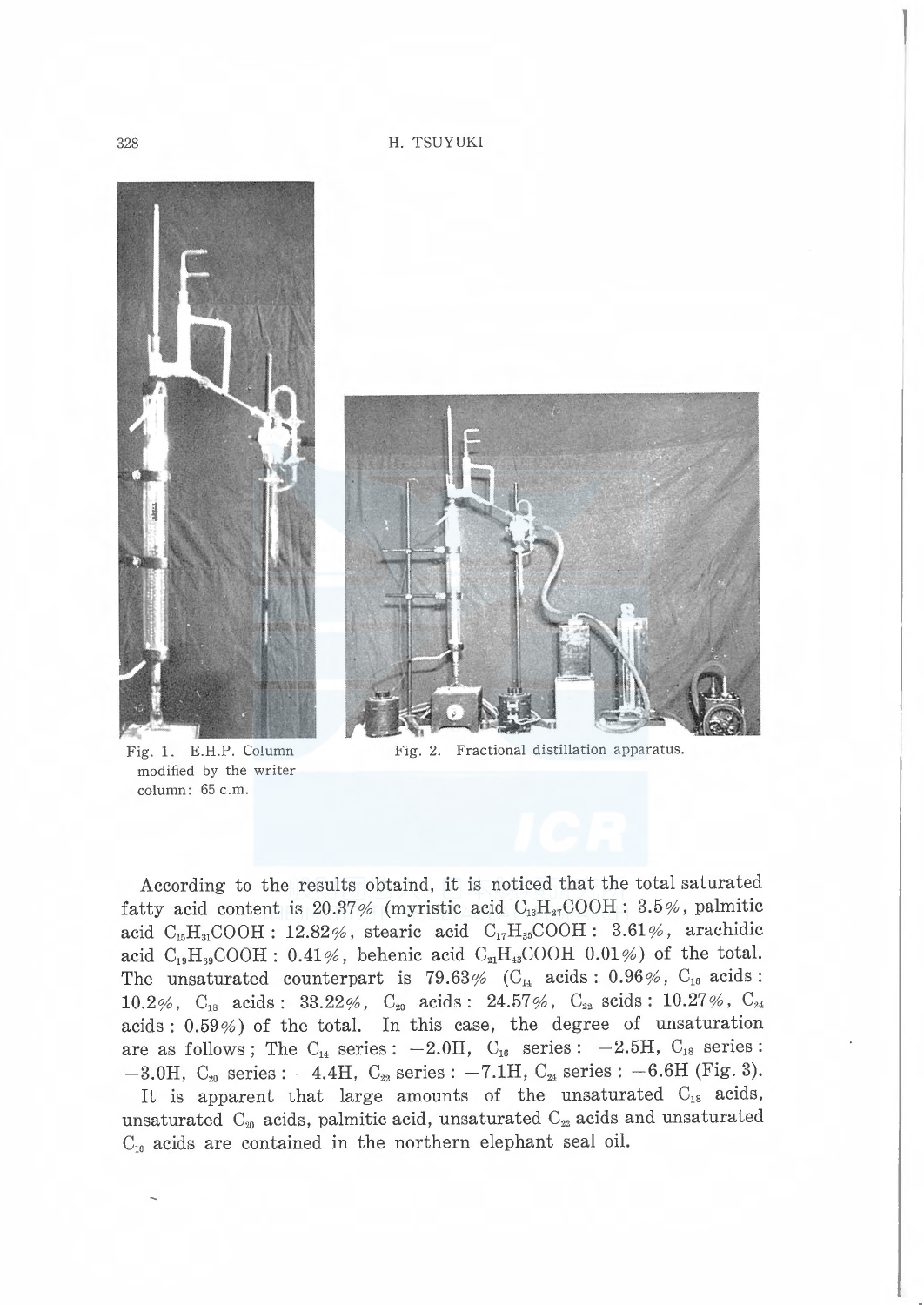| Fraction                                  |                                           |                          | Saturated |          |                          | Unsaturated                                           |          |          |          |                          | Tatal          |
|-------------------------------------------|-------------------------------------------|--------------------------|-----------|----------|--------------------------|-------------------------------------------------------|----------|----------|----------|--------------------------|----------------|
|                                           | $C_{14}$                                  | $\mathrm{C_{16}}$        | $C_{18}$  | $C_{20}$ | $C_{22}$                 | $C_{14}$<br>$(-2.0H) (-2.0H) (-2.0H) (-2.0H) (-2.0H)$ | $C_{16}$ | $C_{18}$ | $C_{20}$ | $C_{22}$                 | solid<br>acids |
| $S-1$                                     | 1.23                                      | 0.59                     |           |          |                          |                                                       | 0.01     |          |          |                          | 1.83           |
| $S - 2$                                   | 0.73                                      | 0.66                     |           |          |                          | 0.01                                                  | 0.01     |          |          |                          | 1.41           |
| $S - 3$                                   | 0.86                                      | 0.97                     |           |          |                          | 0.02                                                  | 0.03     |          |          |                          | 1.88           |
| $S - 4$                                   | 0.62                                      | 1.29                     |           |          | ----                     | 0.01                                                  | 0.05     |          |          | ---                      | 1.97           |
| $S - 5$                                   | 0.57                                      | 1.38                     | -         |          |                          | 0.02                                                  | 0.04     |          |          |                          | 2.01           |
| $S - 6$                                   | 0.45                                      | 1.85                     |           |          | $\overline{\phantom{a}}$ | 0.01                                                  | 0.07     |          |          |                          | 2.38           |
| $S - 7$                                   | 0.24                                      | 1.81                     | ---       |          |                          | trace                                                 | 0.08     |          |          |                          | 2.13           |
| $S - 8$                                   | $\overline{\phantom{a}}$                  | 1.81                     | 0.04      | ---      |                          | $\overline{\phantom{0}}$                              | 0.07     | 0.01     |          | ---                      | 1.93           |
| $S - 9$                                   | $\qquad \qquad \overline{\qquad \qquad }$ | 1.60                     | 0.28      |          |                          | —                                                     | 0.07     | 0.01     |          |                          | 1.96           |
| $S-10$                                    |                                           | 1.51                     | 0.48      |          |                          |                                                       | 0.08     | 0.04     |          | ---                      | 2.11           |
| $S-11$                                    |                                           | 1.27                     | 0.85      | $-$      |                          | -                                                     | 0.10     | 0.01     |          | <b>CONTRACTOR</b>        | 2.23           |
| $S-12$                                    |                                           | 0.86                     | 1.04      |          |                          |                                                       | 0.07     | 0.12     |          | $\overline{\phantom{0}}$ | 2.09           |
| $S-13$                                    | -----                                     | 0.24                     | 1.50      |          |                          |                                                       | 0.02     | 0.25     |          |                          | 2.01           |
| $S-14$                                    |                                           |                          | 1.18      | 0.09     |                          |                                                       |          | 0.19     | 0.04     | --                       | 1.50           |
| $S-15$                                    |                                           | $\overline{\phantom{a}}$ | 0.85      | 0.24     |                          |                                                       |          | 0.19     | 0.08     |                          | 1.36           |
| $S-16$                                    |                                           |                          |           | 0.48     | 0.01                     |                                                       |          | ---      | 0.28     | 0.03                     | 0.80           |
| Weight $(g.)$ 4.70 15.84                  |                                           |                          | 6.22      | 0.81     | 0.01                     | 0.07                                                  | 0.70     | 0.82     | 0.40     | 0.03                     | 29.60g.        |
| Percentages 2.38 8.03<br>(in total acids) |                                           |                          | 3.15      | 0.41     | 0.01                     | 0.03                                                  | 0.35     | 0.42     | 0.20     | 0.02                     | 15.00%         |

TABLE 8. CALCULATED COMPOSITION OF ESTER-FRACTIONS OF SOLID FATTY ACIDS

|                                  |  | TABLE 9. CALCULATED COMPOSITION OF ESTER-FRACTIONS |
|----------------------------------|--|----------------------------------------------------|
| OF LOWLY UNSATURATED FATTY ACIDS |  |                                                    |

| Fraction                        |          | Saturated |          |                                                             | Unsaturated |          |          |          | Total          |
|---------------------------------|----------|-----------|----------|-------------------------------------------------------------|-------------|----------|----------|----------|----------------|
|                                 | $C_{14}$ | $C_{16}$  | $C_{18}$ | $C_{14}$<br>$(-2.0H)$ (-2.0H) (-2.7H) (-3.3H) (-6.2H) acids | $C_{16}$    | $C_{18}$ | $C_{20}$ | $C_{22}$ | lowly<br>unsat |
| $LU-1$                          | 1.76     | 4.18      |          | 0.91                                                        | 3.03        |          |          |          | 9.88           |
| $LU-2$                          | 0.27     | 3.17      |          | 0.06                                                        | 3.70        |          |          |          | 7.20           |
| $LU-3$                          |          | 1.05      | 0.60     | <b>Contract</b>                                             | 3.95        | 3.02     |          |          | 8.62           |
| $LU-4$                          |          | 0.11      | 0.22     |                                                             | 1.82        | 4.73     |          |          | 6.88           |
| $LU-5$                          |          | ----      | trace    |                                                             | 0.83        | 5.13     |          |          | 5.96           |
| $LU-6$                          |          |           |          |                                                             | 0.45        | 5.19     |          |          | 5.64           |
| $LU-7$                          |          |           |          |                                                             |             | 7.42     | 0.38     |          | 7.80           |
| $LU-8$                          |          |           |          |                                                             |             | 7.30     | 1.60     |          | 8.90           |
| $LU-9$                          |          |           |          |                                                             |             | 6.45     | 2.41     |          | 8.86           |
| $LU-10$                         |          |           |          |                                                             |             | 4.78     | 2.38     |          | 7.16           |
| $LU-11$                         |          |           |          |                                                             |             | 4.01     | 2.37     |          | 6.38           |
| $LU-12$                         |          |           |          |                                                             |             | 0.68     | 4.40     |          | 5.08           |
| $LU-13$                         |          |           |          |                                                             |             | 2.87     | 4.31     |          | 7.18           |
| $LU-14$                         |          |           |          |                                                             |             | 0.55     | 6.79     |          | 7.34           |
| $LU-15$                         |          |           |          |                                                             |             | ----     | 5.87     | 1.15     | 7.02           |
| $LU-16$                         |          |           |          |                                                             |             |          | 1.21     | 3.49     | 4.70           |
| $LU-17$                         |          |           |          |                                                             |             |          | 1.38     | 4.02     | 5.40           |
| Weight(g.)                      | 2.03     | 8.51      | 0.82     | 0.97                                                        | 13.78       | 52.13    | 33.10    | 8.66     | 120.00g.       |
| Percentages<br>(in total acids) | 1.14     | 4.79      | 0.46     | 0.54                                                        | 7.75        | 29.33    | 18.62    | 4.87     | 67.50%         |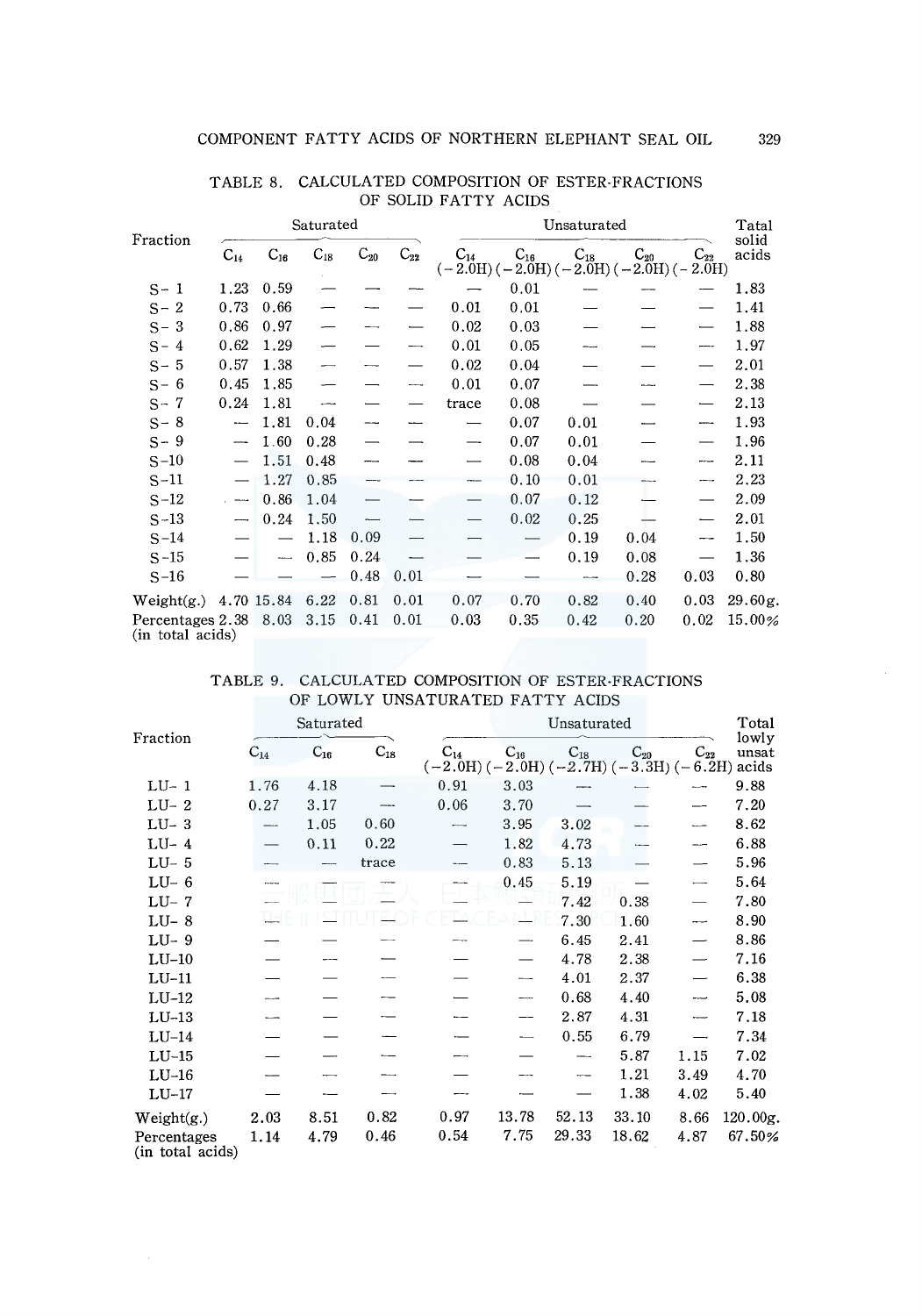|                                 |                       | Unsaturated           |                       |                       |                       |                                |                          |  |  |
|---------------------------------|-----------------------|-----------------------|-----------------------|-----------------------|-----------------------|--------------------------------|--------------------------|--|--|
| Fraction                        | $C_{14}$<br>$(-2.0H)$ | $C_{16}$<br>$(-4.4H)$ | $C_{13}$<br>$(-6.0H)$ | $C_{20}$<br>$(-8.1H)$ | $C_{22}$<br>$(-7.9H)$ | $\mathrm{C}_{24}$<br>$(-6.6H)$ | highly<br>unsat<br>acids |  |  |
| HU- 1                           | 0.87                  | 1.37                  |                       |                       |                       |                                | 2.24                     |  |  |
| $HU-2$                          | 0.27                  | 2.46                  |                       |                       |                       |                                | 2.73                     |  |  |
| $HU-3$                          |                       | 1.72                  | 1.19                  |                       |                       |                                | 2.91                     |  |  |
| $HU-4$                          |                       |                       | 2.96                  | 0.68                  |                       |                                | 3.64                     |  |  |
| $HU-5$                          |                       |                       | 2.68                  | 1.51                  |                       |                                | 4.19                     |  |  |
| $HU-6$                          |                       |                       | 2.03                  | 2.63                  |                       |                                | 4.66                     |  |  |
| $HU - 7$                        |                       |                       | 1.14                  | 4.09                  |                       |                                | 5.23                     |  |  |
| $HU-8$                          |                       |                       |                       | 4.42                  | 0.44                  |                                | 4.86                     |  |  |
| $HU-9$                          |                       |                       |                       | 2.20                  | 2.87                  |                                | 5.07                     |  |  |
| $HU-10$                         |                       |                       |                       | 0.66                  | 3.84                  |                                | 4.50                     |  |  |
| $HU-11$                         |                       |                       |                       | 0.39                  | 5.18                  |                                | 5.57                     |  |  |
| $HU-12$                         |                       |                       |                       |                       | 3.20                  | 1.70                           | 4.90                     |  |  |
| Weight(g.)                      | 1.14                  | 5.55                  | 10.00                 | 16.58                 | 15.53                 | 1.70                           | 50.50g.                  |  |  |
| Percentages<br>(in total acids) | 0.39                  | 1.92                  | 3.47                  | 5.75                  | 5.38                  | 0.59                           | 17.50%                   |  |  |

## TABLE 10. CALCULATED COMPOSITION OF ESTER-FRACTIONS OF HIGHLY UNSATURATED FATTY ACIDS

TABLE 11. CALCULATED COMPOSITION OF TOTAL ACIDS

| Acid         | Sloid       | Lowly       | Highly      | Total          |
|--------------|-------------|-------------|-------------|----------------|
|              |             | unsaturated | unsaturated |                |
|              | $(15.00\%)$ | (67.50%)    | $(17.50\%)$ | $(100.00\%)$   |
| Saturated:   |             |             |             |                |
| Myristic     | 2.38        | 1.14        |             | 3.52           |
| Palmitic     | 8.03        | 4.79        |             | 12.82          |
| Stearic      | 3.15        | 0.46        |             | 3.61           |
| Arachidic    | 0.41        |             |             | 0.41           |
| Behenic      | 0.01        |             |             | 0.01           |
|              |             |             |             | (Total sat.)   |
|              |             |             |             | 20.37%         |
| Unsaturated: |             |             |             |                |
| $C_{14}$     | 0.03        | 0.54        | 0.39        | 0.96           |
|              | $(-2.0H)$   | $(-2.0H)$   | $(-2.0H)$   | $(-2.0H)$      |
| $C_{16}$     | 0.35        | 7.75        | 1.92        | 10.02          |
|              | $(-2.0H)$   | $(-2.0H)$   | $(-4.4H)$   | $(-2.5H)$      |
| $C_{18}$     | 0.42        | 29.33       | 3.47        | 33.22          |
|              | $(-2.0H)$   | $(-2.7H)$   | $(-6.0H)$   | $(-3.0H)$      |
| $C_{21}$     | 0.20        | 18.62       | 5.75        | 24.57          |
|              | $(-2.0H)$   | $(-3.3H)$   | $(-8.1H)$   | $(-4.4H)$      |
| $C_{22}$     | 0.02        | 4.87        | 5.38        | 10.27          |
|              | $(-2.0H)$   | $(-6.2H)$   | $(-7.9H)$   | $(-7.1H)$      |
| $C_{24}$     |             |             | 0.59        | 0.59           |
|              |             |             | $(-6.6H)$   | $(-6.6H)$      |
|              |             |             |             | (Total unsat.) |
|              |             |             |             | 79.63%         |

The component fatty acids in the ester fractions are given in Table 11 along with the composition of the original oil built up from these figures.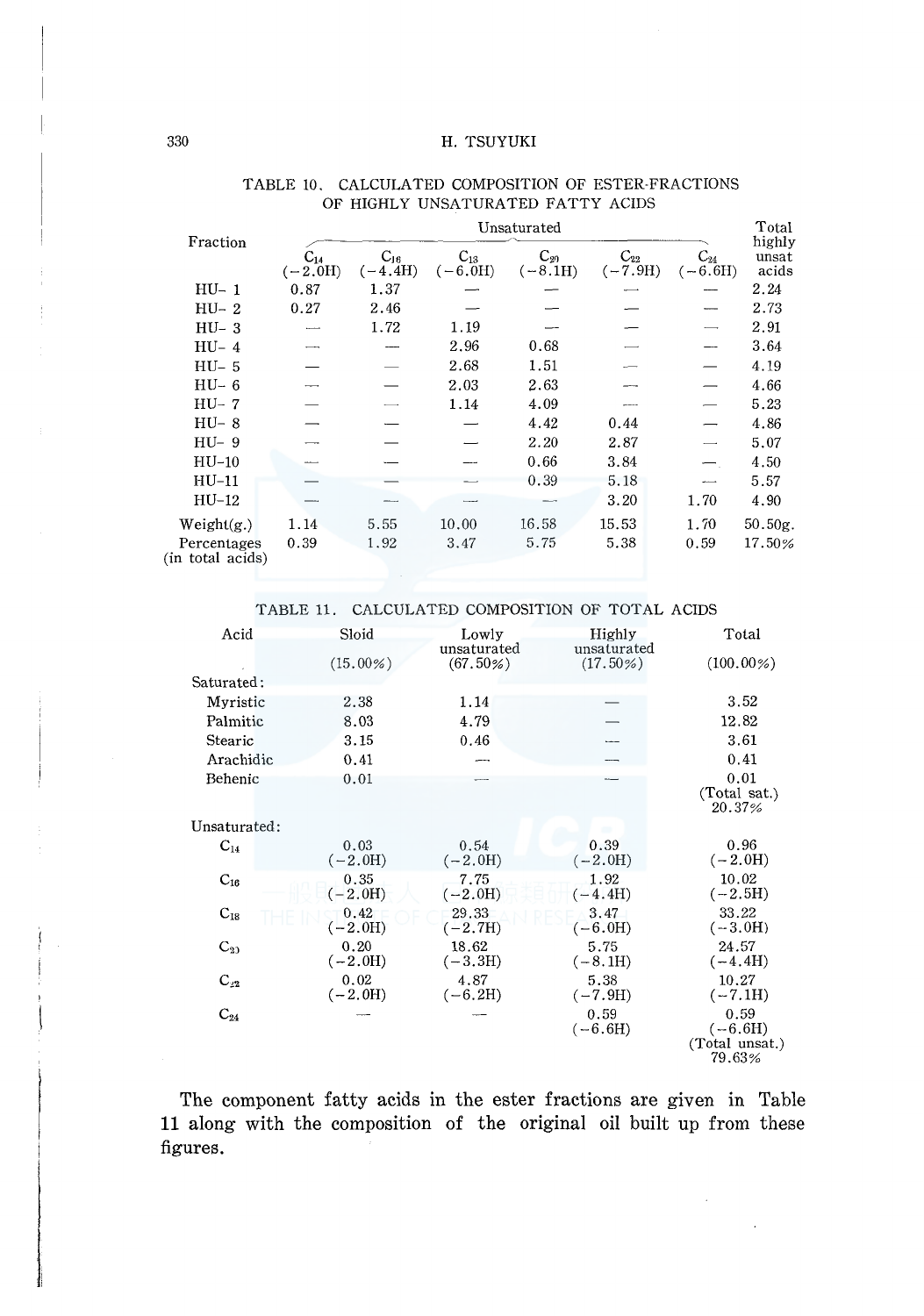

Fig. 3. Calculated composition of total acids in northern elephant seal oil.

#### DISCUSSION

According to the results reported by Burke & Jasperson (1944), Hildtich & Pathak (1947, 1949), Winter & Nunn (1950, 1953), the main portions of the fatty acid composition (percentages of weight) of the Newfoundland seal oil, Grey Atlantic seal oil and Antarctic elephant seal, *Mirounga leonina,* oil show the following ranges :

|                         | North Atlantic seals |                                             |                                 | Antarctic seals |                                                     |
|-------------------------|----------------------|---------------------------------------------|---------------------------------|-----------------|-----------------------------------------------------|
| Total saturated $16-23$ |                      |                                             |                                 | $13 - 20$       |                                                     |
| Palmitic                |                      | $9 - 17$                                    |                                 | $7 - 12$        |                                                     |
|                         |                      | Unsaturated $C_{16}$ 15 - 49(-2.1 to -2.2H) |                                 |                 | $8-16(-2.0 \text{ to } -2.2\text{H})$               |
| Unsat.                  |                      | $C_{18}$ 16 – 37( – 2.3 to – 2.7H)          |                                 |                 | $33-45(-2.1 \text{ to } -2.7\text{H})$              |
| Unsat.                  |                      |                                             | $C_{20}$ 11 – 19(-5.7 to -7.2H) |                 | $13 - 28(-2.8 \text{ to } -6.7\text{H})$            |
| Unsat.                  |                      |                                             |                                 |                 | $C_{22}$ 5-18(-10.1 to -11.1H) 7-15(-4.9 to -10.5H) |
|                         | by Hilditch $(1956)$ |                                             |                                 |                 |                                                     |

On the other hand, the component acids of the northern elephant seal, *Mirounga angustirostris,* oil studied by the writer show the following tendency :

The chief component acids belong to the unsaturated  $C_{18}$  series(33.22%; mainly oleic with some polyethenoid), the next prominent are those of the unsaturated  $C_{20}$  series (24.57%; mainly mono-ethenoid), palmitic acid (12.82%), the unsaturated  $C_{22}$  series (10.27%; mainly tetra-ethenoid) and the unsaturated  $C_{16}$  series (10.02%; mainly mono-ethenoid), whilst the saturated acids such as myristic, stearic, arachidic, behenic, and the